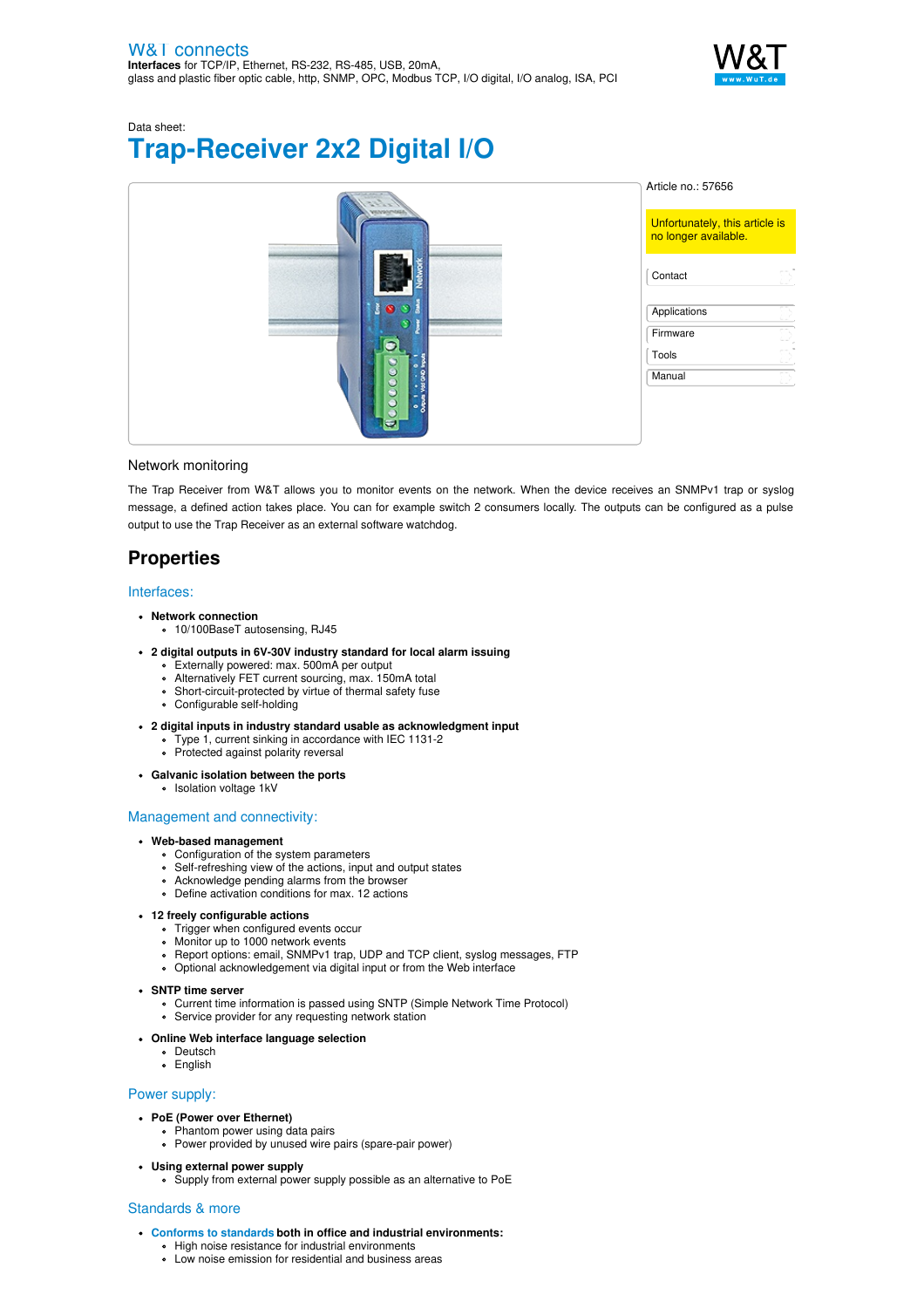# **Worth knowing**

## Example applications

# **Small System**

The integrated Web server can be used to configure the Trap-Receiver directly from the browser. It is also possible to monitor the selected events and acknowledge pending messages using the Web interface. Other functions, such as reporting via email, allow outof-the-box implementation of autonomous applications.

#### **Big System**

Standard protocols and interfaces such as OPC, SNMPv1 and SYSLOG enable trouble-free integration into existing systems. The digital output can be used to report events (faults, limit violations) to already existing automation devices having digital inputs.

#### Application possibilities

## **Receive SNMPPv1 traps and syslog messages, switch on-site, inform over the network:**

The Trap-Receiver receives alarms and messages from the network via SNMPv1 and SYSLOG. 12 actions can be defined for responding to messages or alarms from the network. In addition, changes on the input terminals and even self-definable buttons can be selected as an In-Event, for example to clear an alarm, set an output or send messages. Switch an output (also with self-holding) or send a message over the network, e.g. via e-mail, TCP or SNMPv1 trap. The Trap-Receiver also offers an SNTP service which can be used to obtain the current time information for any network station.

#### **Trap-Receiver as external software watchdog enables safety applications:**

In safety-critical applications the Trap-Receiver can also be set up as an external watchdog. Send an SNMPv1 trap to the Trap-Receiver every minute for example using your PC program or network device to turn on the local output. This output remains continuously active during triggering. Only if the trap is not present for 3 minutes, for example, is the output turned off. By implementing a feedback to a device input you can also send an alarm using the above mentioned network services.

The actions and status of the terminals can be monitored directly from the browser.

Perform acknowledgements via mouse click directly in the Web interface.

2 local digital inputs available (e.g. emergency stop buttons, switches).

2 local digital outputs available (e.g. horn, indicator lamp).

Status representation is self-refreshing and therefore always up-to-date.

# **Technical data**

### Connections and displays:

| Network:             | 10/100BaseT autosensing, RJ45<br>IPv6 on request                                                                                                                |
|----------------------|-----------------------------------------------------------------------------------------------------------------------------------------------------------------|
| Adapters:            | 2x screw terminal for power (alternative to POE)<br>6-point screw terminal for IOs                                                                              |
| Digital outputs:     | Short-circuit protected, configurable:<br>2 x Digital Out 6V-30V, 500mA or current sourcing 150mA total                                                         |
| Digital inputs:      | 2 x Digital In<br>max. input voltage +/-30V<br>protected against reverse connection within this range<br>Switching threshold 8V +/- 1V<br>"On" current = 2.2 mA |
| Actions:             | 12 actions for local and/or remote messaging                                                                                                                    |
| Response times:      | Data and switching traffic: typically 12 ms                                                                                                                     |
| Galvanic isolation:  | Digital-IO's - network: min. 1kV                                                                                                                                |
| Power supply:        | Power-over-Ethernet (PoE) or via screw terminal with<br>DC 18V-48V (+/-10%) and AC 18Veff-30Veff (+/-10%)                                                       |
| Current consumption: | approx. 100mA@24V                                                                                                                                               |
| Displays:            | 1 LED for network connection status<br>1 LED for current IO status<br>1 LED for device status                                                                   |

Housing and other data:

| Enclosure:           | Plastic housing for DIN rail mount<br>105 x 75 x 22mm (L x W x H) |
|----------------------|-------------------------------------------------------------------|
| Enclosure rating:    | <b>IP20</b>                                                       |
|                      | Weight: approx 140g                                               |
| Ambient temperature: | Storage: $-25.+70^{\circ}$ C<br>Operation: 0+60°C                 |